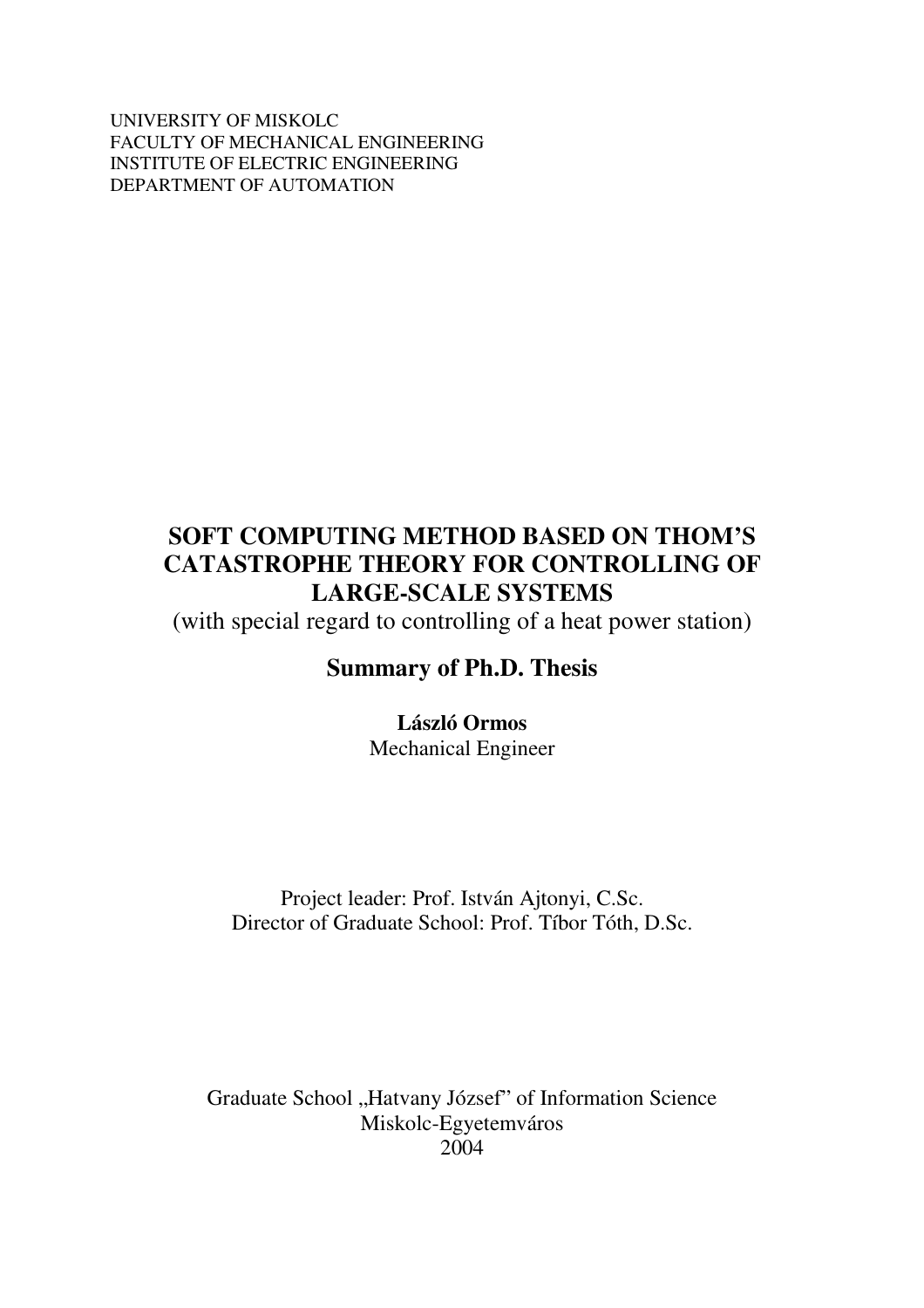### **1. Introduction**

Technical development in industry requires a harmony between the controlled process, the control system and the human. This requirement needs to use safe and fast bi-directional communication which is based on the "capabilities" of participants of technological system.

This time, the goal of production development is to achieve a short technological time with a suitable quality. The tool for this goal is the efficient and accurate real-time control. Traditional technical equipments used in real-time process control focus on accuracy, safety, and speed. These requirements do not include the capability to control extremely fast or extremely slow processes.

Extreme technological processes involved by large-scale technological systems require special supervision. Because of extreme features, those processes can occur instability in the operation of large-scale system by the followings:

- extremely fast processes require high-powered data collection and data conversion, high-speed process control system with extremely short real-time cycle, high computational capability, and high memory capacitance,
- extremely slow processes require continuous communication with the process to perceive slow and fine changes, ability to distinguish a finite state of process from any temporary state of process, and capability to recognize and evaluate the relatively faster short-time events occurred during the process.

In my dissertation, I worked out the possibility of controlling the operation of largescale systems by Thom's catastrophe theory. The sample system for study the features of large-scale systems has been chosen the system of a heat power station. Heat-energy production is a special task which includes both the extremely fast processes and the extremely slow processes, therefore, the control system must satisfy all the requirements mentioned before.

The first thesis is about the application of Thom's catastrophe theory applied to largescale systems as a new tool of soft computing method. There is a description how to make decision if the fuzzy logic control could be applied to control large-scale systems, in particularly, as control system of the steam production technology. It introduces how to divide the large-scale system into large-scale subsystems by the application of soft computing method based on Thom's catastrophe theory.

The second thesis is about a new method, how to determine the safety integrity level (SIL) of large-scale systems by qualitative method which uses special event of Thom's catastrophe theory, the conditional catastrophe.

The third thesis includes the description of fuzzy logic control system for setting the near-optimum operation of the large-scale system, which control system has the task to distribute the temporary steam load proportionally to the nominal capacities of boilers in the large-scale system.

The fourth thesis includes the description of fuzzy system composed of analogue circuits made of FPAD circuits by the application of the model of reflex course in human nervous system. The operation of reflex course is described by Chomsky's formal description concerned on the finite-state machines of neural cells, the afferent neural cell, and the interim neural cell, and the moto-neuron.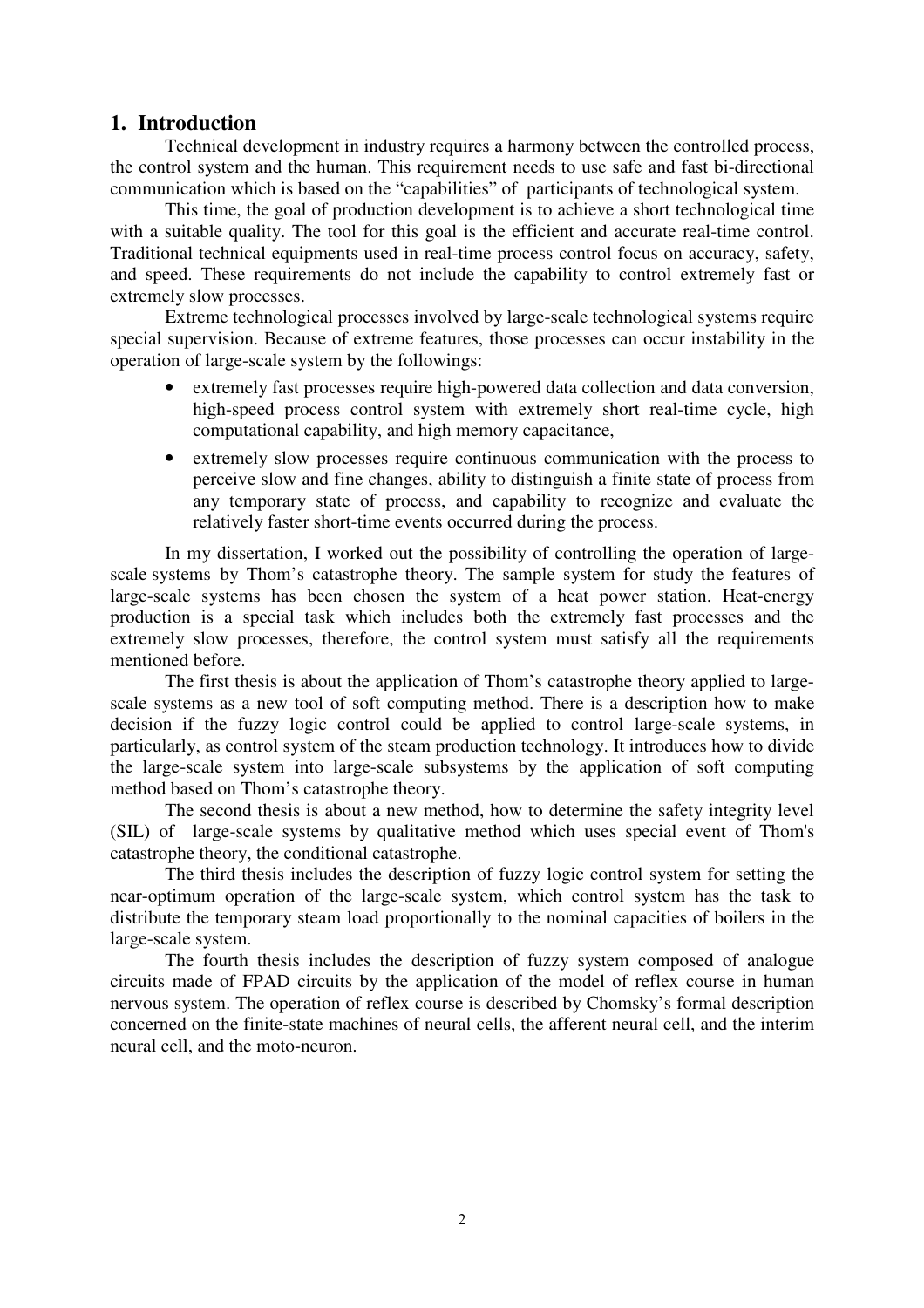### **2. The scientific background**

Since the human had begun to use tools to improve vital conditions, the most important activity of human had been *recognition and learning*. Recognition has been focusing on the environment to observe and to study the operation of local environment, and to learn how to apply those the operational rules. That the knowledge, the *learnt knowledge* has been the basis of tool development, technical development, and social development.

Soft computing, an innovative approach to constructing computationally intelligent systems, has just come into the limelight. It is now realized that complex real-world problems require intelligent systems that combine knowledge, techniques, and methodologies from various sources. These intelligent systems are supposed to posses humanlike expertise within a specific domain, adapt themselves and learn to do better in changing environments, and explain how they make decisions or take actions. In confronting real-world computing problems, it is frequently advantageous to use several computing techniques synergically rather than exclusively, resulting in construction of complementary hybrid intelligent systems. The quintessence of designing intelligent systems of this kind is *neuro-fuzzy computing*: neural networks that recognize patterns and adapt themselves to cope with changing environments; fuzzy inference systems that incorporate human knowledge and perform inferencing and decision making. The integration of these two complementary approaches, together with certain derivative -free optimization techniques, results in a novel discipline called *neuro-fuzzy* and *soft computing.*

Soft computing consists of several computing paradigms, including neural networks, fuzzy set theory, approximate reasoning, and derivative-free optimization methods such as genetic algorithms and simulated annealing. Each of these constituent methodologies has its own strength, as summarized in Table 1.

| Methodology                               | Strength                                         |
|-------------------------------------------|--------------------------------------------------|
| Neural network                            | Learning and adaptation                          |
| Fuzzy set theory                          | Knowledge representation via fuzzy IF-THEN rules |
| Genetic algorithm and simulated annealing | Systematic random search                         |
| Conventional AI                           | Symbolic manipulation                            |

**Table 1.** Soft computing constituents (the first three items) and conventional artificial intelligence (Jang et al., 1997, p.2)

The seamless integration of these methodologies forms the core of soft computing: the synergism allows soft computing to incorporate human knowledge effectively, deal with imprecision and uncertainty, and learn to adapt to unknown or changing environment for better performance. For learning and adaptation, soft computing requires extensive computation. In this sense, soft computing shares the same characteristics as computational intelligence.

Application of oft computing in large-scale systems requires a new approach, when the supervision and technological operation have to be composed into a unified system. It means the technology and the control system are "the system" together. The development of complex technological system requires new method in development of process control systems: the technological process will be controlled by the consideration of extreme features of process. The tool to describe the complex technological system is Thom's catastrophe theory.

Thom's catastrophe theory is based on the classification of critical points. The description of classification is made by Morse's lemma. Morse's lemma has been used to describe the critical points of functions, the inflection, the extreme values. These critical points by Morse have stability which means that perturbation does not occur the change of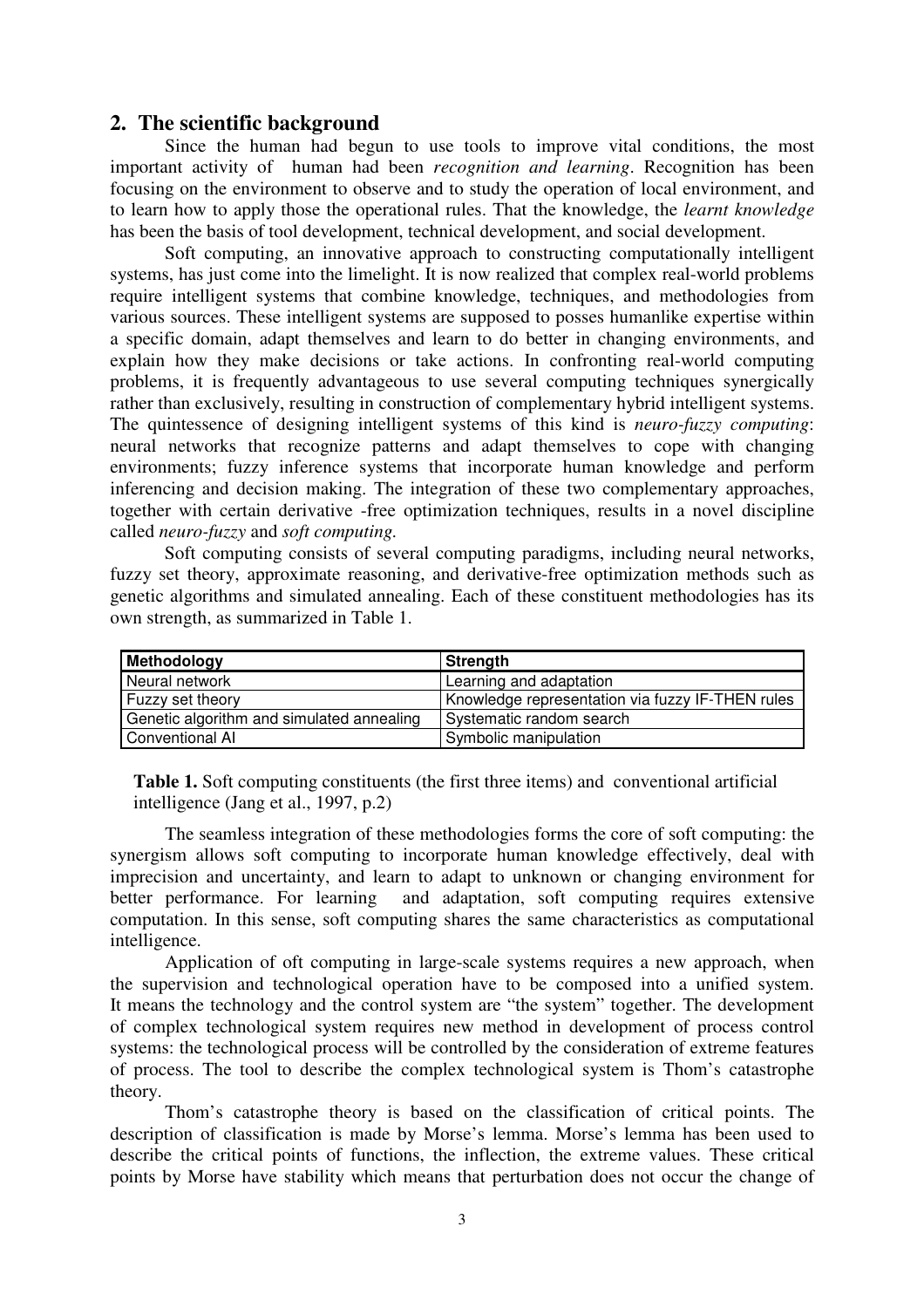their types. Thom has classified catastrophes into seven groups: inflection catastrophe, peak catastrophe, swallow-tail catastrophe, butterfly catastrophe, elliptic umbilicus, hyperbolic umbilicus, and parabolic umbilicus.

The application of Thom's catastrophe theory for control is introduced by the desription of control for a heat power system. The technological processes of steam production has been described in accordance with Thom's catastrophe theory. However, this work does not include the physics of steam production process.

The general description of steam production is the function of van der Waals. The surface, set of curves *p-V* depended on the temperature *T* is catastrophe surface. That catastrophe is peak catastrophe, where the bifurcation zone divides the states into three sections. The sections can be featured by the density of water-steam mixture depended on the temperature. The ratio of products can be classified into clusters described by their membership function shown in Figure 1. Clusters are separated by the districts of the bifurcation zone. It seems that homogeneous contents, either water or steam are out of



**Figure 1.** The membership function over the catastrophe space

bifurcation zone, only. There are mixture of hot water and steam inside the bifurcation zone.

The composition of mixture can be expressed by the membership function  $\mu(T)$ , *T*=*T*<sub>1</sub>,..., *T*<sub>i</sub>,..., *T*<sub>j</sub>,..., *T*<sub>n</sub> while pressure is considered as constant variable by Maxwell. This theory is the base of the new approach applied for control of the steam production system, the fuzzy logic control.

In my work, I focused on the supervisory control of steam production by fuzzy logic system. The chance to apply soft computing methods depended on the controllability of the complex system of heat power station and the technological processes included by the complex technology. The main problem is that function of van der Waals is not analytical function but it is experimental result composed of any critical points of changing density. Therefore, the complex technology of steam production has been decomposed to technological subsystems which were studied if they would have been described as catastrophe events. If subsystems could be described by functions of any catastrophe events then the control of subsystems can be realized by fuzzy logic control. These subsystems require a supervision which can occur the constant quality features of produced steam, and the rated distribution of steam load among the steam production subsystems, the boilers.

Department of Automation at the University of Miskolc has been dealing with soft computing applied for control of extreme slow and extreme fast processes in research for several years led by *Professor István Ajtonyi*.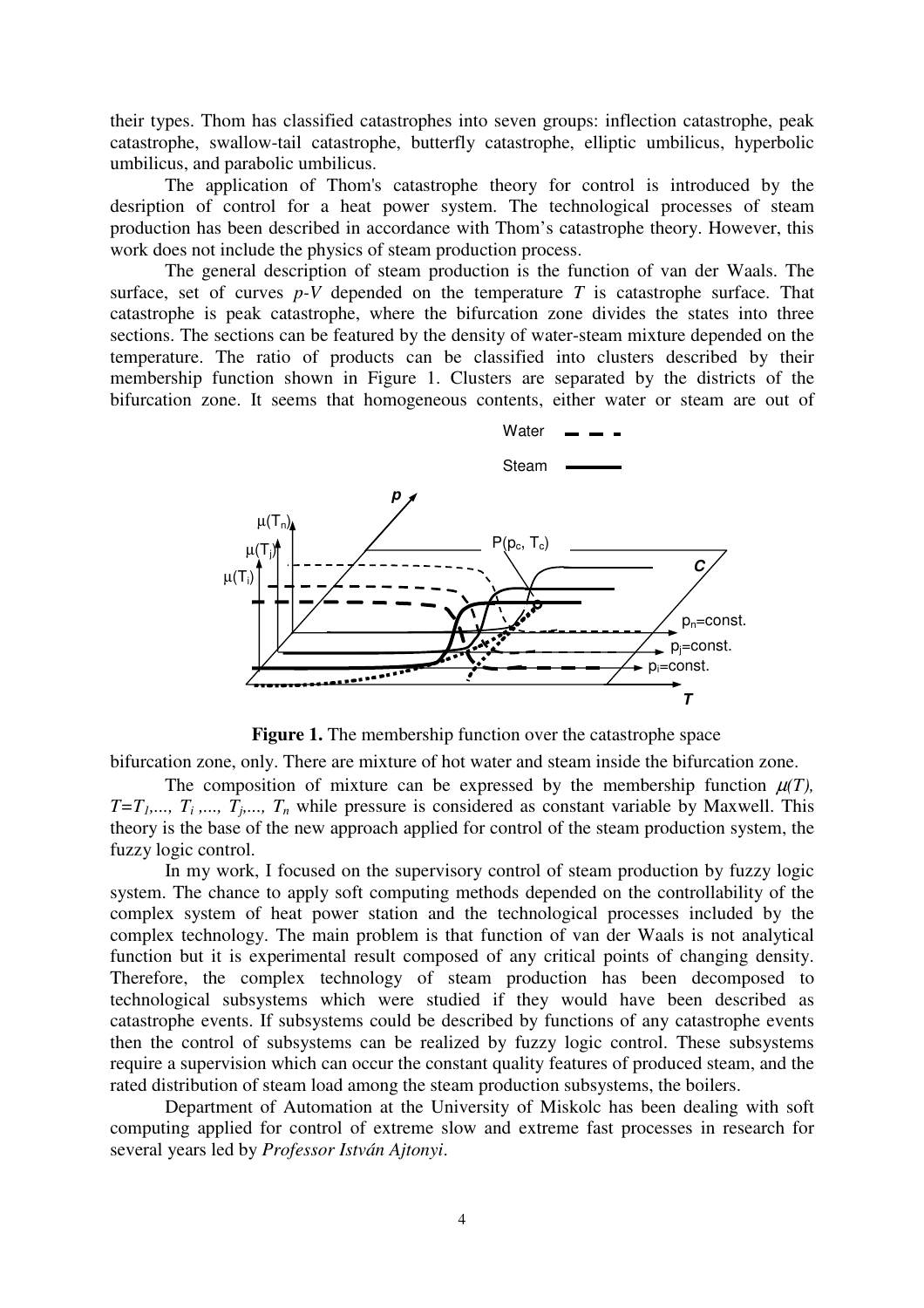The Department obtained and completed more projects of TEMPUS, OTKA, MKM, FKFP and other ones successfully. In the project FKFP, I participated in the research works focused on developing new functional fuzzy elements built of analogue circuits and their applicability.

## **3. Reason of research**

The application of fuzzy logic control for supervision of technological processes demands the analysis of technologies by Thom's catastrophe theory, and it requires the method how to compose the hierarchical control by fuzzy logic. The tasks are the following ones:

- examining technological process as large-scale system composed of large-scale subsystems,
- examining if the technological processes are catastrophe events by Thom's catastrophe theory,
- examining large-scale subsystems after decomposition of the complex technology, if the subsystems could be controlled by rule-based fuzzy logic control,
- examining how the number of fuzzy rules could be reduced in the fuzzy logic control systems being either extreme slow or extreme fast processes,
- development of soft computing method to determine the safety integrity level.
- development of fuzzy neurons used in hierarchical control system,
- development of a new fuzzy logic control system for supervising large-scale systems.

## **4. Objectives of this research**

The soft computing method is a tool for create artificial objects with the adaptability to the technical environment and the technical requirement. The dissertation is focused on four main topics which are the following ones:

- description of technological processes by the application of Thom's catastrophe theory,
- description of large-scale system and its division into large-scale subsystem by the method decomposition based on Thom's catastrophe theory,
- near-optimum operation of hierarchical control system by application of Thom's catastrophe theory and Prof. Tóth's cost optimization,
- qualitative method for determining the safety integrity level of large-scale systems by the application of Thom's catastrophe theory,
- composite fuzzy neural system of fuzzy neurons assembled from analogue circuits for fuzzy control systems.

## **5. The methods of research**

It is known that the application of scientific results can be approached in two ways from theoretical point of view:

- on the base of their most important characteristics, the problems have to be grouped and applicable methods have to be allocated to the problems, this is the problematical aspect,
- methods are arranged in according to the tools of solutions, and problems are allocated to the suitable methods as examples, this is the methodological aspect.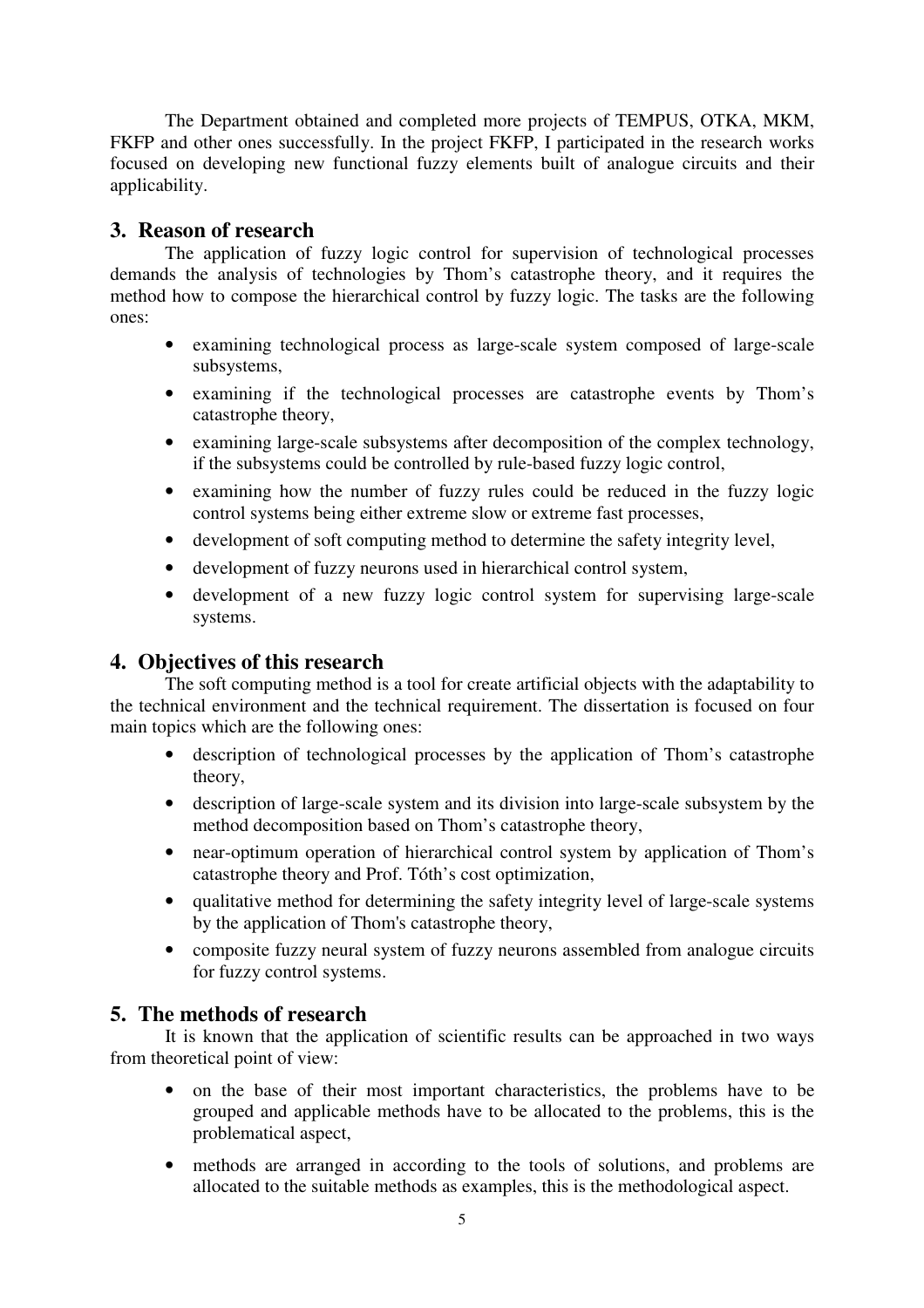Both of two approaches and their combination have been used in my Thesis.

As general methods belonging to the problematical aspect I utilized the following ones:

- the analysis oriented to recognizing and knowing the problem.
- the synthesis targeted to the solving of problem,
- the optimization suitable to achieve the best solutions determined by the given constraints and the valid laws,
- technical description and modeling.

As representative examples to the methodological aspects, application of Thom's catastrophe theory, Chomsky's method for formal description of regular languages, and application of certain MATLAB-tools can be mentioned.

I used a combined approach in the 4<sup>th</sup> thesis where developing system of ZETEX for FPAD circuit TRAC-20 has been used for making the models of neural cells, and formal description for regular languages by Chomsky were used to describe the operation of neural cells.

### **6. The new scientific results** −**Theses**

The soft computing method can occur the simplification of process control. Simplification means the structure of traditional control devices can be operated by rules composed into rule-base. Rule-base is the result of human experiences, therefore the operation of control based on human experiences is similar to the process of human problem solving.

#### **Thesis 1: I carried out a new soft computing method for developing the control of largescale systems by the application of Thom's catastrophe theory.**

The new method has been introduced by its application for developing a control system of steam production technology in a heat power station. The description of steam production by van der Waals' rule is based on experimental results. The features of control system for steam production and the efficiency can be increased by the application of Thom's catastrophe theory.

I checked the features of the operating technological system described in Chapter 2, then I worked out the mathematical functions of processes in Chapter 3 which functions has been *catastrophe functions.* These functions can be seen in Figure 2.1.− Figure 2.5. All of elementary catastrophes used to describe the technological processes are low-ordered catastrophes: inflection catastrophe and peak catastrophe.

Since the processes of steam production are catastrophe events, and states of processes can be described by membership functions shown in Figure 1, the system of steam production can be featured by the following fuzzy rules:

- if  $(p,t)$  is out of bifurcation zone and *t* is larger than  $T_c$  then there are unsaturated steam,
- if  $(p,t)$  is inside the bifurcation zone then there are composition of hot water and saturated steam,
- if  $(p,t)$  is out of bifurcation zone and *t* is smaller than  $T_c$  then there are hot water.

where  $(p,t)$  are the coordinates of a working point, and  $(p_c, T_c)$  are the coordinates of critical point *P,* the peak of catastrophe.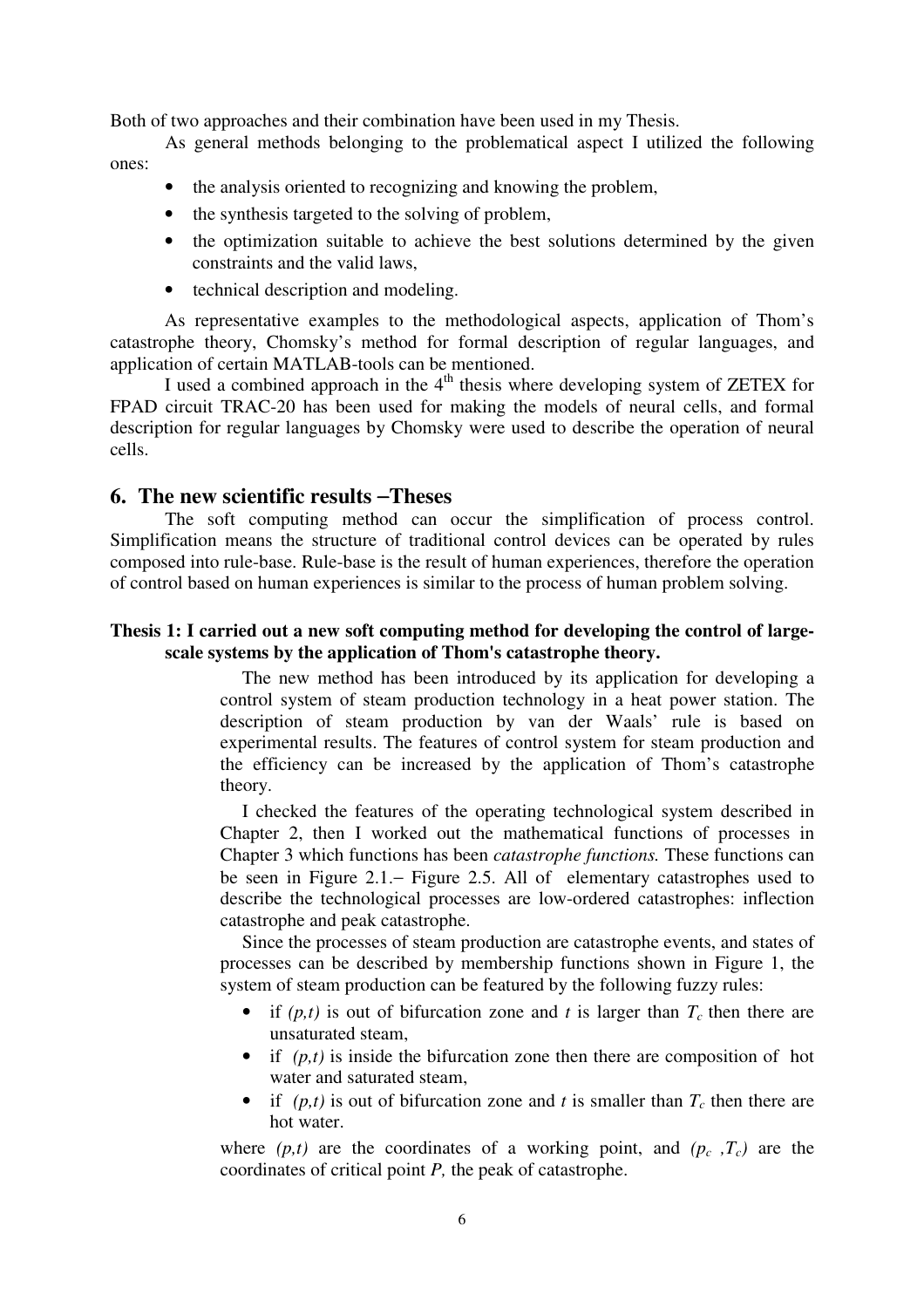

**Figure 2.1.** Control of feed water valve



**Figure 2.3.** Control of speed of blaster ventilator



**Figure 2.2.** Control of fuel quantity



**Figure 2.4.** Control of injected water quantity



**Figure 2.5.** Control of pressure inside the furnace chamber by controlling the revolution number of blaster and exhauster: a) locus of possible working points; b) applied range for control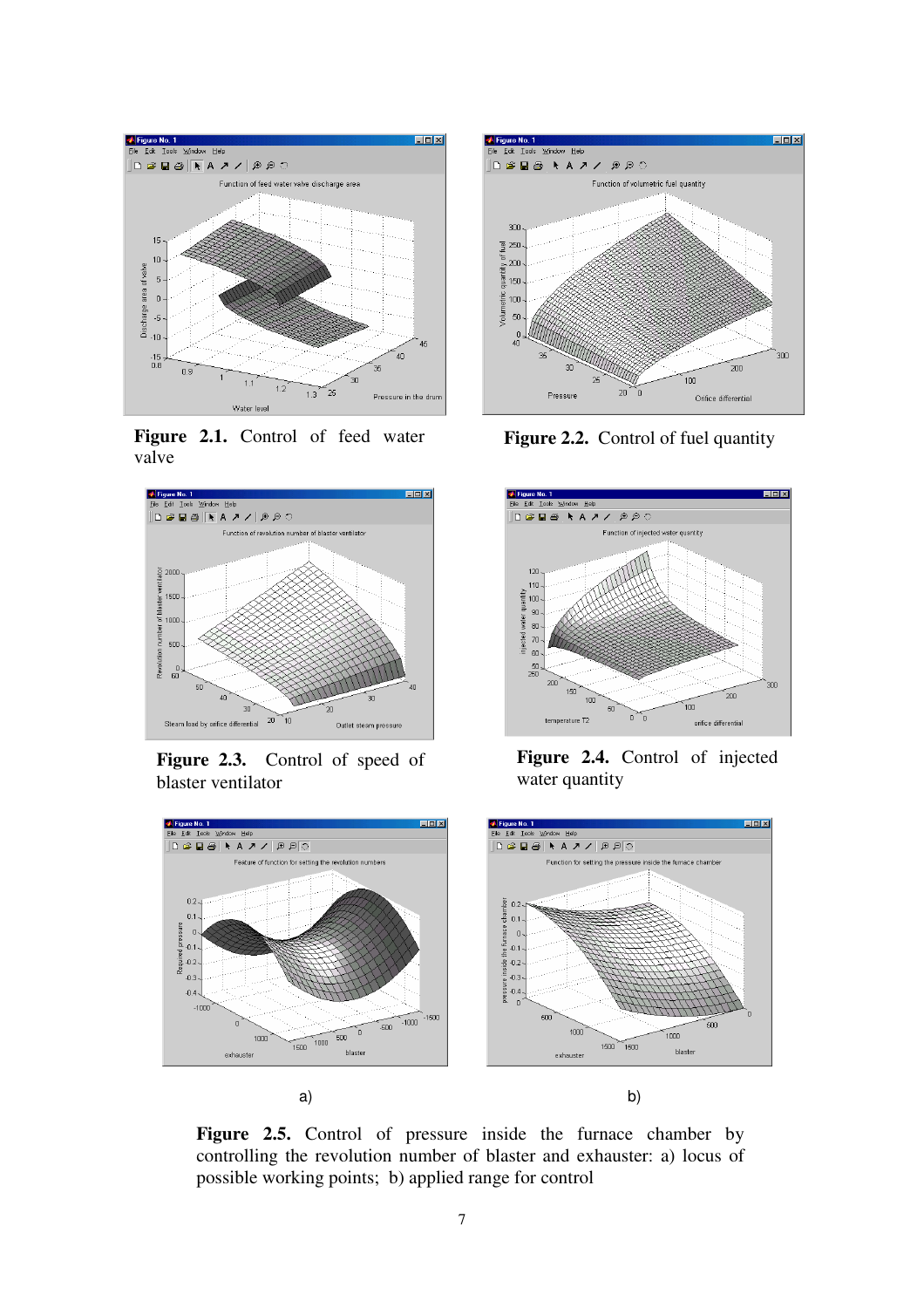Since the pressure *p* can be seen as constant value by Maxwell's rule because the pressure in the steam production system is set to be constant value, therefore, the linguistic rules of fuzzy control can be simplified, and the fuzzy logic control might be modified where the linguistic description of fuzzy rules are the followings while the pressure *p* is considered as constant value:

- if  $t$  is lower then  $T_c$  and the working point is out of the bifurcation zone then there are only hot water in the system, no steam,
- if *t* is lower then  $T_c$  and the working point is inside the bifurcation zone then there are boiling water and saturated steam in the system,
- if  $t$  is higher than  $T_c$  then there are unsaturated steam only.

The operation of boiler must be controlled in accordance with the second rule, i.e. the working point must be set into the bifurcation zone. The statement of medium is featured by the membership function for illustration the ratio of components in the medium shown in Figure 1. The control system has to be interact when the working point approaches to the district of bifurcation zone, i.e. the membership value is closed to 1.

The elementary catastrophes checked by their functions are stable structurally in accordance with Morse's lemma, and those functions which describe the operation of subsystems are catastrophe functions, therefore they are stable structurally, so the large-scale system consisted of those subsystems is also stable structurally. As the technological processes of steam production could be described by elementary catastrophe functions like inflection catastrophe and peak catastrophe, therefore, those processes are stable structurally.

The number of fuzzy rules had to be reduced for shorten the period of control system without getting worse stability of process. To reach this goal, I applied the decomposition of large-scale system to divide it into subsystems. Decomposition was required to describe technological processes with lowordered catastrophe functions which resulted lower number of fuzzy rules in the control of subsystems. Relationship between the subsystems are maintained by technological parameters, and the changing of technological parameters in any subsystem occurs the interaction of other control subsystems.

It can be declared that *processes featured as catastrophe events can be controlled by fuzzy logic*, because

- a) the changing of statement of catastrophe event can be described by membership function drawn over the catastrophe surface,
- b) large-scale system described by catastrophe theory can be divided into subsystems which are also catastrophes themselves,
- c) large-scale subsystems are stable structurally, and the large-scale system consisted of those subsystems is also stable structurally, in accordance with Morse's lemma,
- d) the number of linguistic fuzzy rules depends on the order of catastrophe function used to describe the control process,
- e) changing of output parameters occurs the interaction of control subsystems and it results the composition of technology and control into a homogeneous system.

Chapter 5 includes the description of membership functions and catastrophe functions for control of output devices.

∗ ∗ ∗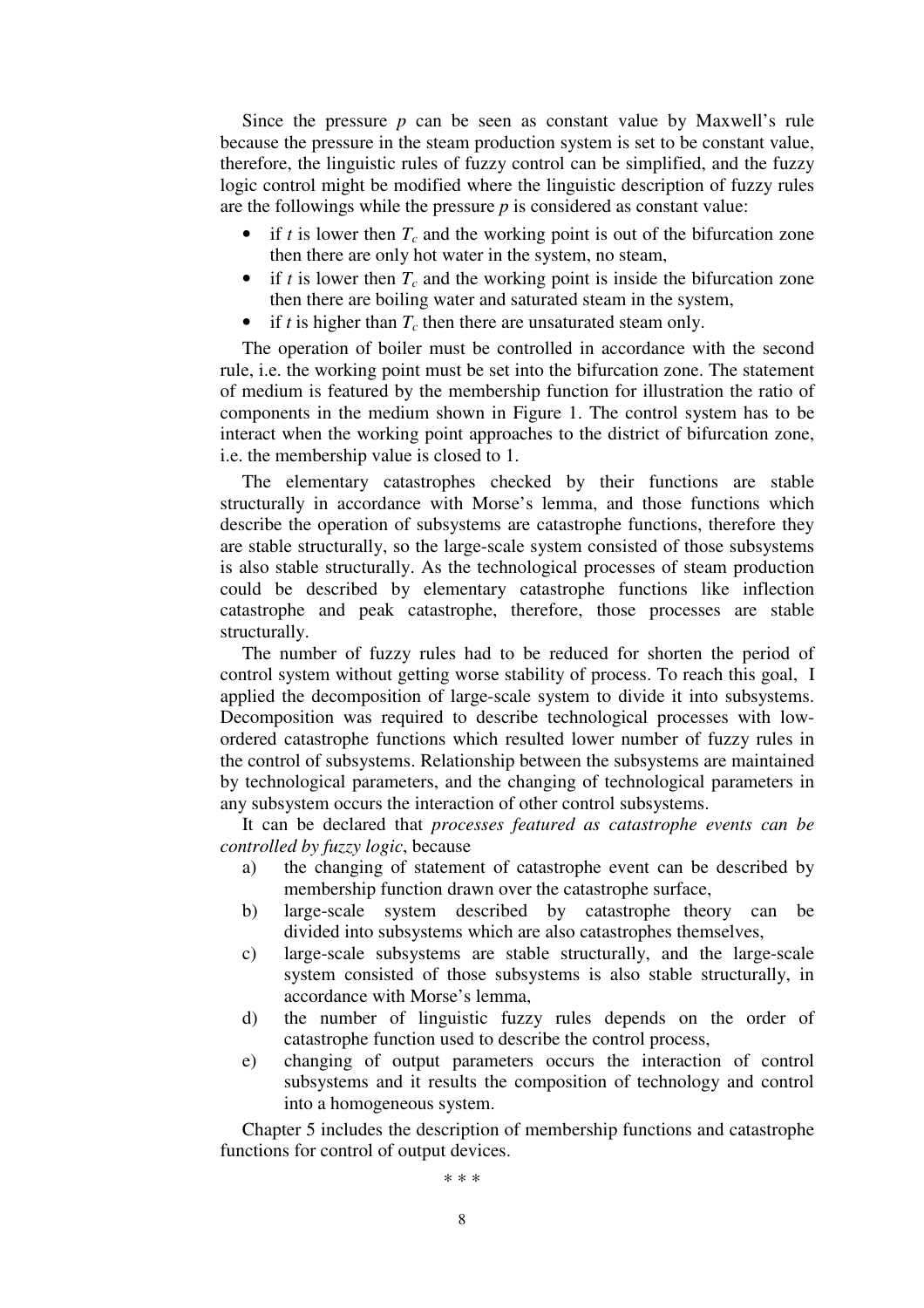Control of large-scale systems must satisfy the safety rules by standard IEC 61508. The safety of any technological system can be featured by the *safety integrity level SIL*. There are two methods to determine the SIL, the *quantitative method* and the *qualitative method.*

The quantitative method is based on the set of collected *historical data* – frequency of errors, measure of damage of environment, the number of failures of sensors and actuators, – and the value of SIL can be computed with the algorithm by standard IEC 61508.

The qualitative method needs experiences about the operational features of large-scale system – what kind of failures were caused, were they dangerous for human, how much independent safety layers were used, – which gives opportunity to determine the SIL. The standard includes proposals for the application of qualitative method. In my work I carried out a method to determine the SIL based on soft computing method. My method for determination of SIL uses the *severity matrix* by IEC 61508. For solving the task I applied Thom's theory for *conditional catastrophes*.

#### **Thezis 2: I carried out the application of qualitative method for determining the SIL in accordance with the proposals of standard IEC 61508 by using of Thom's catastrophe theory.**

The safety integrity level SIL is a measure for feature of technological devices applied in the controlled process which depends on the number of failures caused during a time unit. Table 2 includes the relationship between the SIL and the average value of failures in accordance with the proposals by standard IEC 61508.

| SIL | Low demand mode of operation                   |  |  |  |
|-----|------------------------------------------------|--|--|--|
|     | (average probability of failure to             |  |  |  |
|     | perform its design function on demand)         |  |  |  |
|     | ≥10 <sup>-5</sup> to 10 <sup>-4</sup> [1/year] |  |  |  |
|     | ≥10 <sup>-4</sup> to 10 <sup>-3</sup> [1/year] |  |  |  |
|     | ≥10 <sup>-3</sup> to 10 <sup>-2</sup> [1/year] |  |  |  |
|     | ≥10 <sup>-2</sup> to 10 <sup>-1</sup> [1/year] |  |  |  |

**Table 2.** SIL by IEC61508

I determined the SIL by the application of quantitative method for the subsystems of steam production. The description of computation is the following:

#### **a) furnace chamber**

Tolerable flame out frequency: *Ft=2/year*.

Probability of explosion because of an event is not greater then 1/4: *Pe=1/4=0,25*.

Frequency of an explosion:  $Pc \leq 1$  *per* 5000 *years*.

Intolerable risk frequency:

$$
Fnp = Ft Pe = 2 \cdot 0.25 = 0.5 [1/\text{year}].
$$

Protected risk frequency:

$$
Fp = \frac{1}{Pc} = \frac{1}{5000} = 0.0002[1/\text{year}].
$$

Risk reduction factor:

$$
RRF = \frac{Fnp}{Fp} = \frac{0.5}{0.0002} = 2500.
$$

Safety availability:

$$
SA = \frac{RRF - I}{RRF} 100[\%] = \frac{2500 - I}{2500} 100 = 99.9 [\%].
$$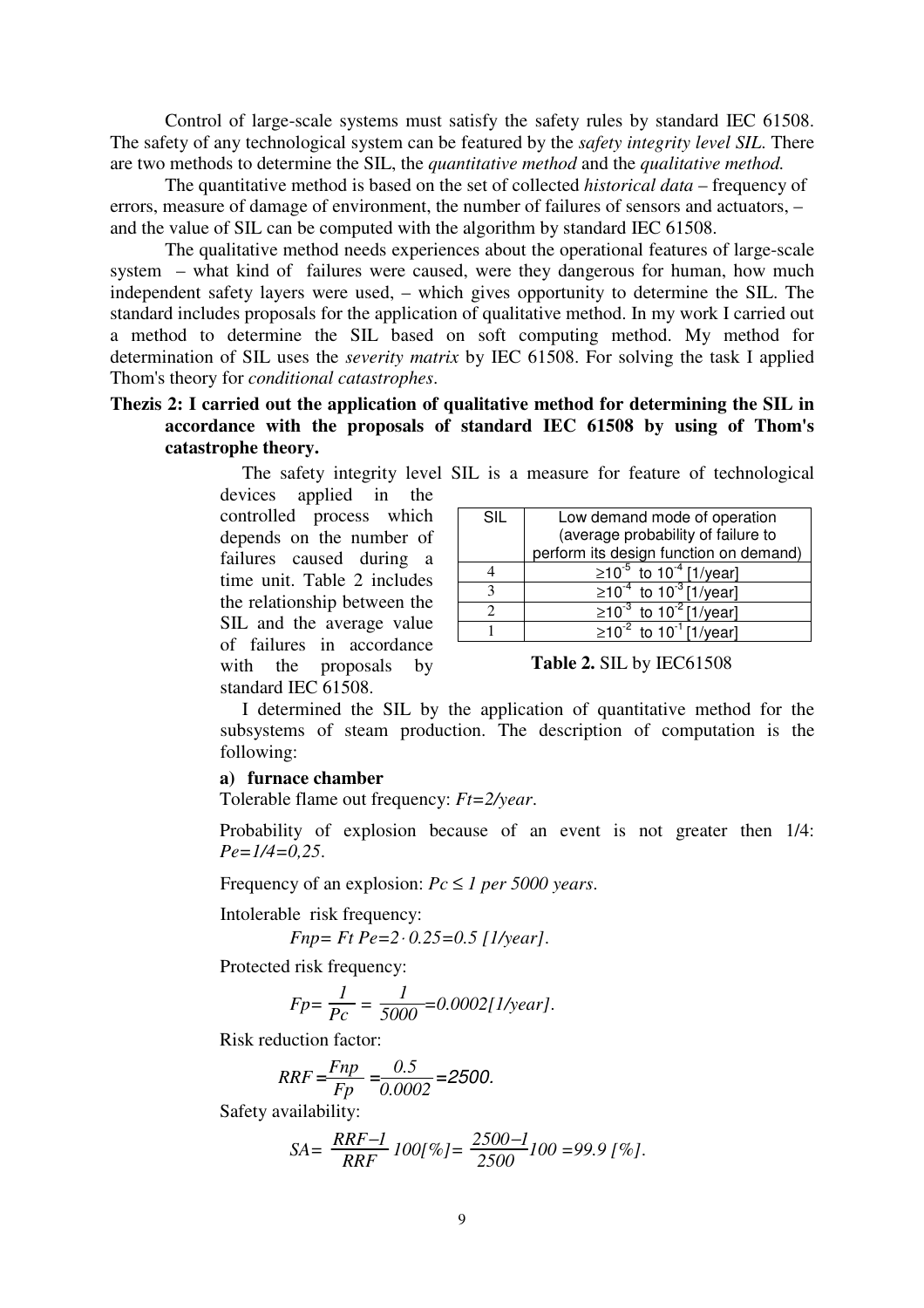Probability of failure on demand:

$$
PFDayg = \frac{1}{RRF} = \frac{1}{2500} = 4 \cdot 10^{-4}.
$$

**The safety integrity level of furnace chamber** from Table 2: *SIL=3*.

#### **b) steam drum (control of feed water level)**

Tolerable failure frequency of water level: *Ft=1/year*.

Probability of an explosion because of failure of steam drum is not greater then 1/6 per year: *Pe=1/6 =0.167*.

Frequency of failure:  $Pc \leq 1$  *per* 5000 *years*.

Intolerable frequency:

$$
Fnp = Ft Pe = 1 \cdot 0.167 = 0.167
$$
 [1/year].

Protected risk frequency:

$$
Fp = \frac{1}{Pc} = \frac{1}{5000} = 0.0002[1/\text{eV}].
$$

Risk reduction factor:

$$
RRF = \frac{Fnp}{Fp} = \frac{0.167}{0.0002} = 835.
$$

Safety availability:

$$
SA = \frac{RRF - 1}{RRF} \cdot 100[\%] = \frac{835 - 1}{835} \cdot 100 = 99.8 \; \text{[\%]}.
$$

Probability of failure on demand:

$$
PFDayg = \frac{1}{RRF} = \frac{1}{835} = 1.19 \cdot 10^{-3}.
$$

**The safety integrity level of steam drum** from Table 2: *SIL=2*.

#### **c) water injection (temperature control of output steam)**

Tolerable failure frequency of water injection: *Ft=1/year*.

Probability of failure of water injection system is not greater then 1/10 per year: *Pe=1/10 =0.1*.

Frequency of failure:  $Pc \leq 1$  *per* 5000 *years*.

Intolerable frequency:

$$
Fnp = Ft Pe = 1 \cdot 0.1 = 0.1 [1/\text{year}].
$$

Protected risk frequency:

$$
Fp = \frac{1}{Pc} = \frac{1}{5000} = 0.0002[1/\text{year}].
$$

Risk reduction factor:

$$
RRF = \frac{Fnp}{Fp} = \frac{0.1}{0.0002} = 500.
$$

Safety availability:

$$
SA = \frac{RRF - I}{RRF} \cdot 100[\%] = \frac{500 - I}{500} \cdot 100 = 99.8 [\%].
$$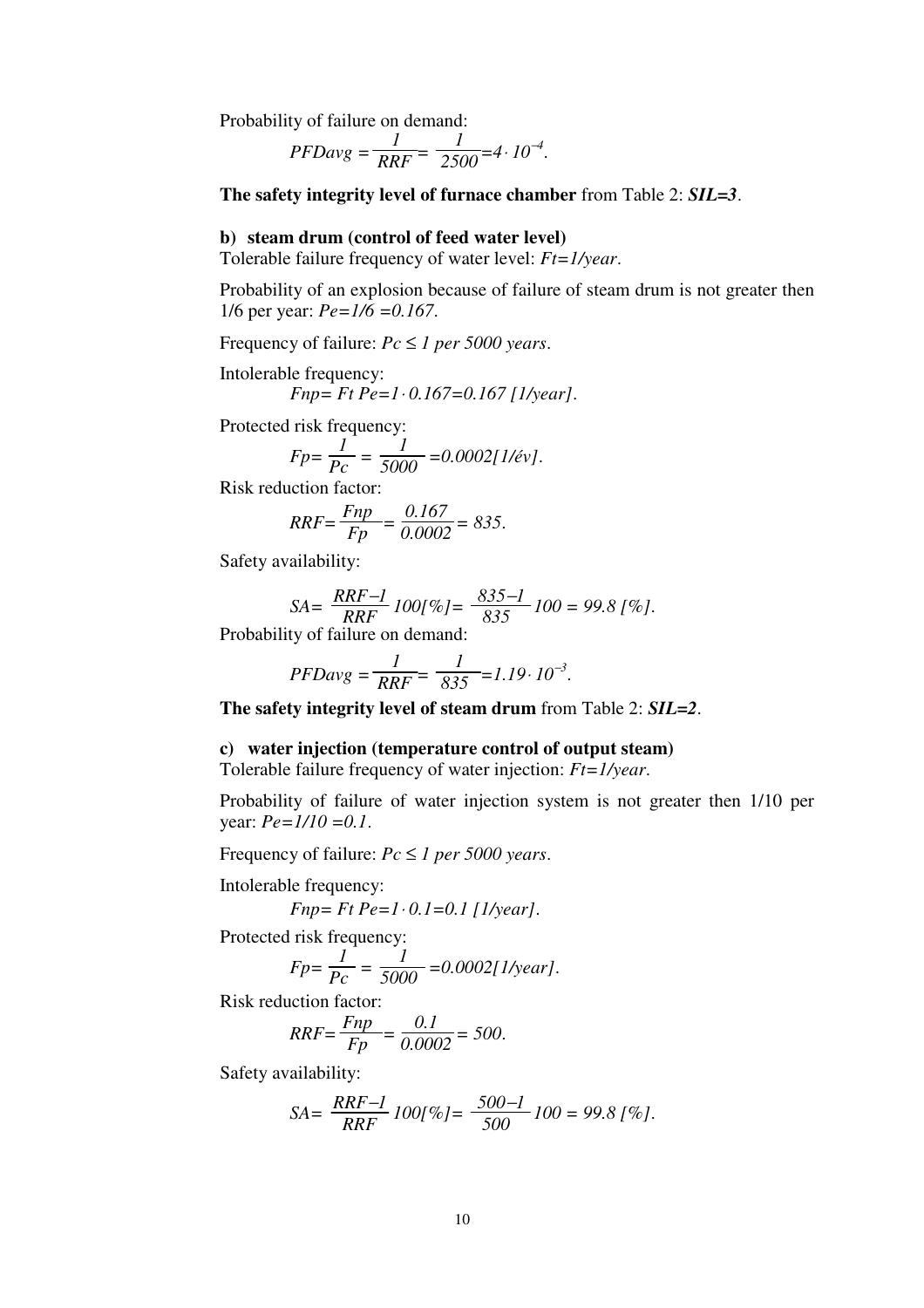Probability of failure on demand:

$$
PFDayg = \frac{1}{RRF} = \frac{1}{500} = 2 \cdot 10^{-3}.
$$

#### **The safety integrity level of water injection system** from Table 2: *SIL=2*.

I carried out the fuzzy logic system to determine the SIL by the application of severity matrix and the conditional catastrophe. The conditional catastrophe is a special event of switch catastrophe when the changing of an event depends on any environmental condition, as it described in session 4.11 of dissertation.

The condition in the determination of safety integrity level is the value of the *event likelihood*, which has three linguistic values, low, medium, high. The SIL determined by soft computing method is summarized in Table 3.

| <b>Subsystem</b> | <b>Severity</b> | lavers | <b>Protection   Event likelihood</b> | <b>SIL</b> |
|------------------|-----------------|--------|--------------------------------------|------------|
| Furnace chamber  | extensive       | single | medium                               |            |
| Steam drum       | serious         | single | hiah                                 |            |
| Water injection  | minor           | single | medium                               |            |

|  |  |  | <b>Table 3.</b> SIL computed by soft computing method |
|--|--|--|-------------------------------------------------------|
|--|--|--|-------------------------------------------------------|

By comparison the SIL values computed by the quantitative method and soft computing method, it seems that SILs of the water injection system differ from each other. The reason of this difference is that the severity of failure in water injection system is low and not so dangerous for the full system of boiler, and this feature is not taken into consideration for the quantitative method because this feature can not be evaluated numerically.

∗ ∗ ∗

The requirement of near-optimum operation of the system is the minimum cost of operation. The composition of minimum cost method has based on *Prof. Tíbor Tóth's theory* focused on a new approach of cost optimization. The steam production is a continuous process in time, and the base of cost calculation is the ratio of the nominal capacities of individual boilers. The costs of produced steam is computed by the specific costs of the distributed steam load on individual boilers.

### **Thesis 3: I worked out the supervisory system to satisfy the near-optimum operation when the temporary steam load is distributed between the boilers by the ratio of nominal capacities of the individual boilers, and the minimum of operational costs.**

The task of supervisory system is to make the proportional distribution between the boilers. The ratio of steam load distribution depends on the temporary steam load of heat power station and the temporary steam load of individual boilers. Changing the distribution of loading can be occurred by the loading on heat power station, and the modification of distribution can be initiated by the control system of individual boilers. The changing of distribution is initiated by the control unit of boiler when the steam load on any individual boiler is close to the minimum, the critical point of function. In Figure 3 the function of request for changing the distribution is shown. It seems that the steam quantity at the minimum can not be measured by the orifice differential, and then the control system of boiler requests the changing of distribution.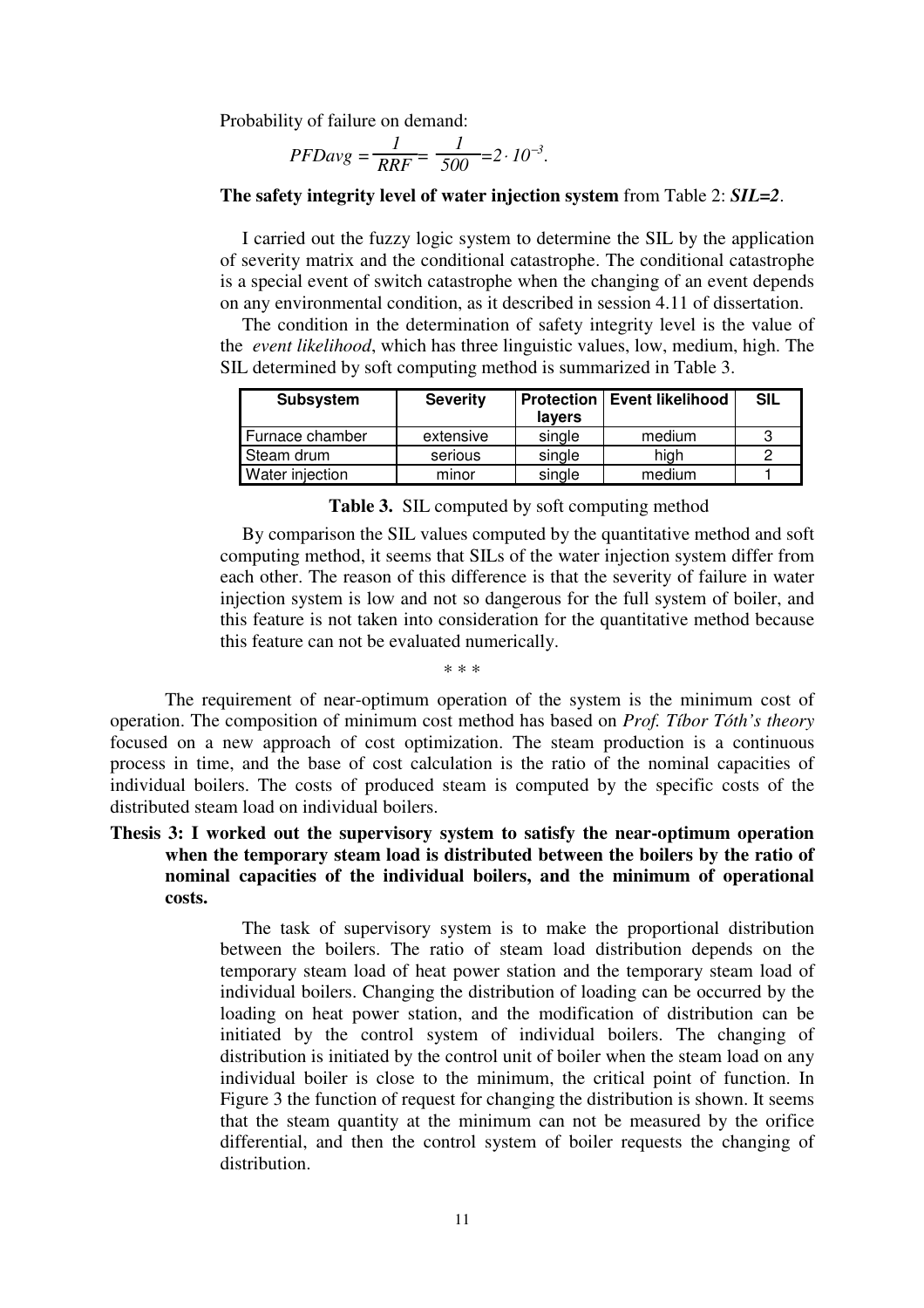

**Figure 3.** Function of distribution request depended on steam load

The supervisor system is shown in Figure 4 where  $m_i$  is the coefficient of steam load, and  $V = \sum_{i=1}^{n} V_i$  is the temporary steam load on the large-scale system. Steam load on the *i*th individual boiler is computed by the expression  $V_i = m_i V$ .



**Figure 4.** Block diagram of supervisor system for the heat power station

It can be declared, that

- a) the operation of large-scale system is near-optimum when the distribution of loading is made by the ratio of nominal loading of subsystems,
- b) processes which occur the changing of distribution between boilers are inflection catastrophes,
- c) in large-scale systems like heat power stations, changing the distribution of loading is initiated always by the subsystems,
- d) the supervisory system for controlling of steam load distribution is neural fuzzy system.

∗ ∗ ∗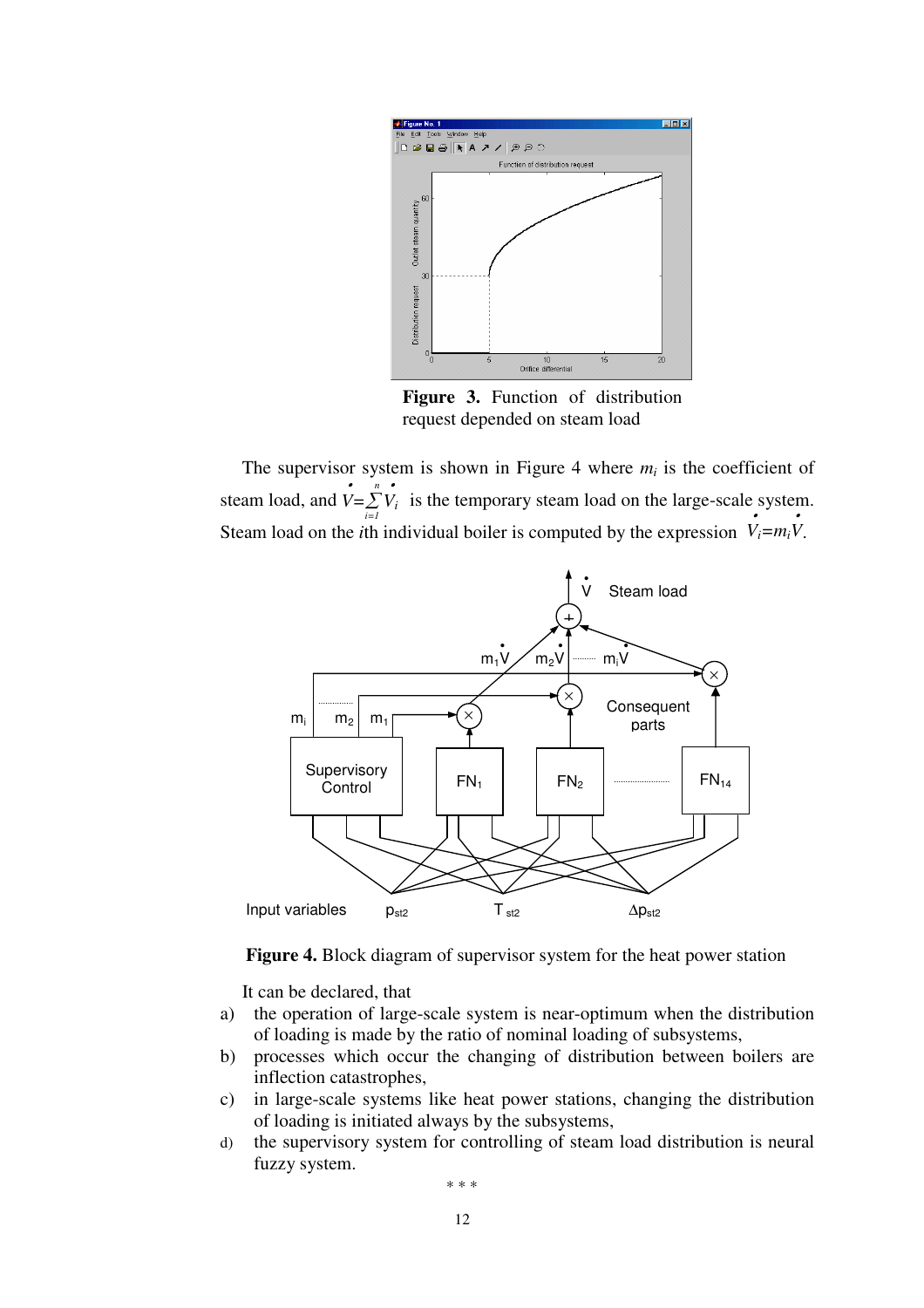I developed an analogue neural system operated in accordance with Thom's catastrophe theory. The rules of operation are realized by *synaptic connections* within the network, and operational signals are synaptic voltage pulses. Learning process of neural network built of *fuzzy neurons* means the composition of synaptic connections.



**Figure 5.** The scheme of catastrophe fuzzy inference system

The control system built of fuzzy neurons consists of vegetative functions and reflex functions. The vegetative functions are provided by the fuzzy system consisted of analogue neural cells the afferent neurons, the interim neurons, and the moto-neurons. Reflex functions are provided by the system of reflex courses, the *"catastrophe bridge"* shown in Figure 3*.*

The neural fuzzy catastrophe system operates like the human nervous system where the reflex courses provide activities against extreme effects. Rules of normal operation are stored in the reasoning system, the rules of operation occurred by extreme effects are set in the network of reflex courses.

#### **Thesis 4: I carried out an analogue neural fuzzy network consisted of analogue neurons which operates in accordance with Thom's catastrophe theory provided by reflex courses, and these reflex courses are event-controlled, real-time operated neural subsystems, and the neural cells of neural subsystems are finite-state machines.**

The reflex course is the basic part of vegetative nervous system which consists of afferent neuron and moto-neuron. Therefore, the reflex course operates fast because stimuli – the excitatory potential or the inhibitory potential – are transferred to the moto-neuron directly.

The synaptic connections among neighbored neural cells within a subsystem means the operational rules of neural subsystems. Synaptic connections are circuital connections.

I developed three basic types of neural cells, the afferent neuron, the interim neuron, and the moto-neuron. The functions of neural cells are described by formal description, and the circuital structure of neural cells are similar, and their function depends on their setting in the hierarchy of system.

Neural cells are activated by any environmental events – stimuli or synaptic potentials – and they are operating during the real-time cycle started by events, then the answer, the output resulted by a specific input is always the same, and the output statement of cell does not change during the real-time period, therefore the neural cell operates during the real-time period like a *finite-state machine*. It can be said that operations of the afferent neuron, and the interim neuron, and the moto-neuron are similar to the operation of organic neuron.

I described the operations of fuzzy neurons composed into analogue fuzzy system by mathematical objects in accordance with Chomky's description rules for formal description of regular languages. The graphs and formal descriptions of their operations are in Figure 6, Figure 7, and Figure 8.

Mathematical objects in formal descriptions are the following: *Q* is the set of statements of finite-state machines,  $\Sigma$  is the set of input signals,  $\delta$  is the set of rules, and *F* is the set of finite-states.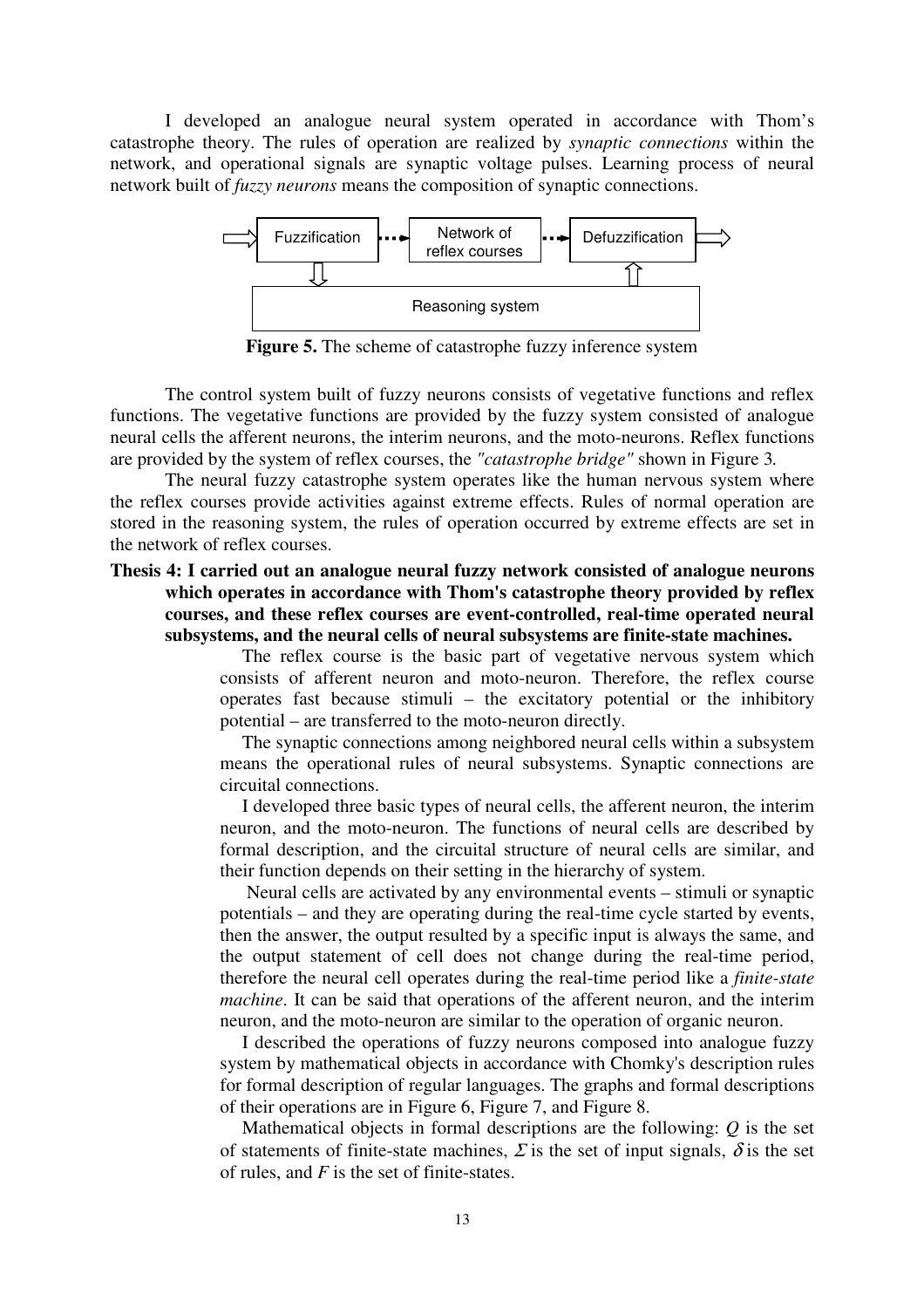

*Q={S, Ua, Uep,Uip}*, <sup>Σ</sup>*={gp, ipr, fpr}*,  $\delta = \{ (S, gp) = U_a, (U_a, i_{pr}) = U_a, (U_a, f_{pr}) = U_{ep}, (U_a, f_{pr}) = U_{ip} \},$ *F={ Uep , Uip}.*

**Figure 6.** Graph and formal description of afferent neuron



$$
Q = \{S, U_{e1}, U_{e2}, ..., U_{ex}, U_{AC}\},
$$
\n
$$
\Sigma = \{ep_0, ep_1, ..., ep_x, ip_0, ip_1, ..., ip_x\},
$$
\n
$$
\delta = \{ (S, ep_0) = U_{e1}, (S, ip_0) = S, (U_{e1}, ip_1) = S, (U_{ej}, ep_j) = U_{e(j+1)},
$$
\n
$$
,(U_{ej}, ep_j) = U_{AC}, (U_{ex}, ep_x) = U_{AC}, (U_{ej}, ip_j) = U_{e(j-1)} \},
$$
\n
$$
F = \{U_{AC}\}.
$$

**Figure 7.** Graph and formal description of interim neuron



*Q={S, UAC }*, <sup>Σ</sup>*={ep, ip,* <sup>ε</sup>*},*  $\delta = \{ (S, i_p) = S, (S, e_p) = U_{AC}, (U_{AC}, \varepsilon) = S \},$  $F = \{U_{AC}\}.$ 

**Figure 8.** Graph and formal description of moto-neuron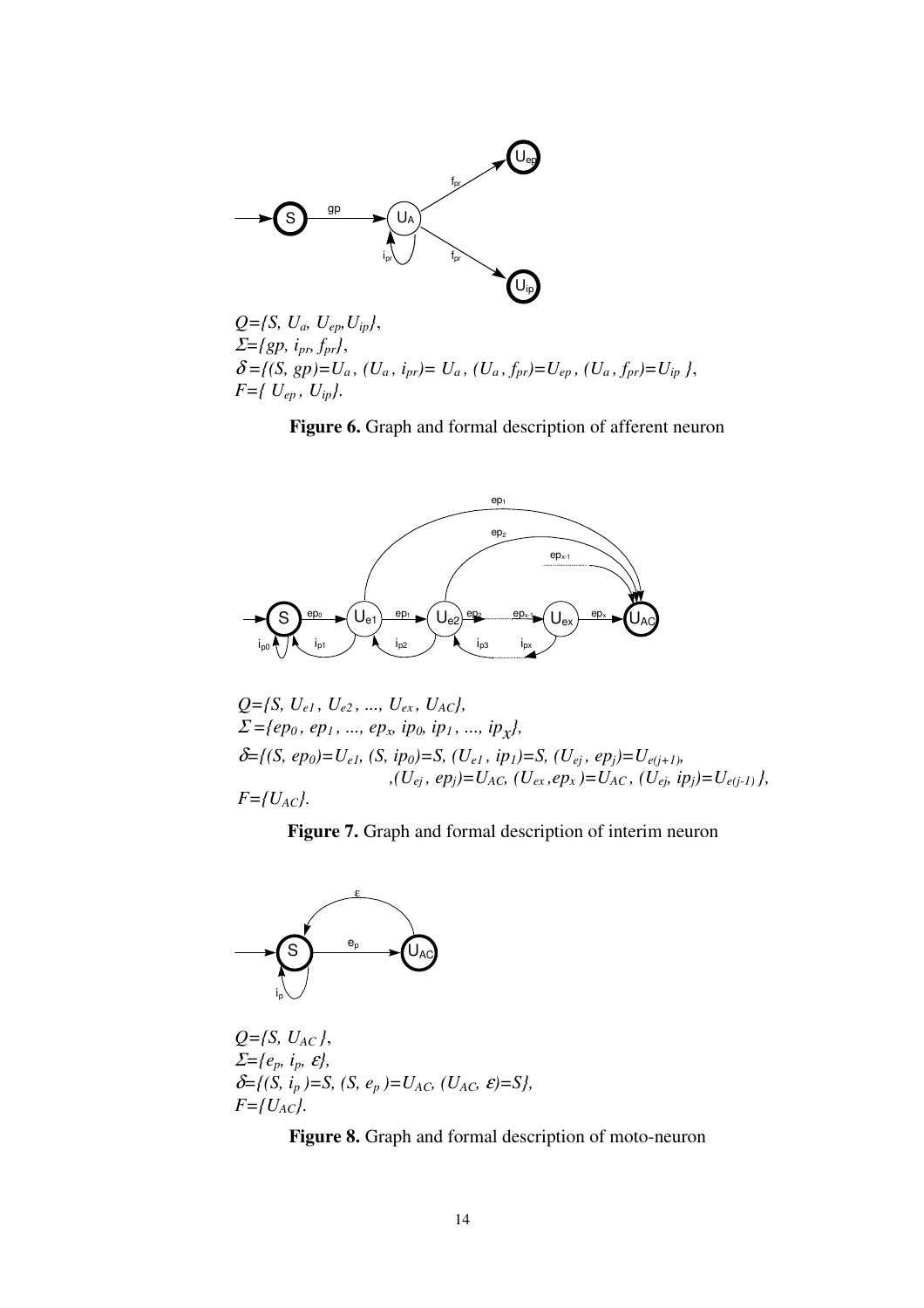These neural cells have particular operations described by formal descriptions and they have the following features:

- a) operations of the afferent neuron, and the interim neuron, and the moto-neuron are similar to the operation of organic neurons,
- b) all the neurons have specified operations, and they can be used for those operations only,
- c) neural cells operate like *finite-state machine*s during the real-time period,
- d) the afferent neural cell is a non-determined, fully specified finite-state machine,
- e) the moto-neuron is a determined, fully specified finite-state machine,
- f) the interim neural cell is a non-determined, not fully specified finitestate machine.

These neural cells can be composed into neural networks, similarly to the human nervous system. The technical features and operations of artificial neural cells are described in Appendix 2, Appendix 3, and Appendix 4.

#### **7. Application of new scientific results**

Scientific results can directly be used in the supervision of heat power stations. The application of fuzzy logic control for supervision of a large-scale system can be realized by stages. It means every large-scale subsystem can be operated individually, too. Therefore, supervisory subsystems can be implemented into the hierarchical system where the hierarchy is built by communicational network.

The hierarchical control built of fuzzy neurons is dedicated for the control of modeled process, only. The fuzzy rules are learnt by the synaptic connections between the neural cells. Synapses between neural cells can be realized either by software in digital systems or real connections in systems built of analogue circuits.

The results of my scientific research can be applied if

- the operation of technological system could be describe by Thom's catastrophe theory,
- the technological system could be decomposed into individual subsystems which may be either large-scale subsystems,
- the technological features of a dedicated large-scale system have to be learnt and used,
- the errors occurred at the output propagate backwards across the supervisory system to influence the states of controlled subsystems and the plant.

The large-scale system control operated by Thom's catastrophe theory can be used in

- *real-time process control* where large-scale subsystems are operated by their individual supervisory subsystems, and subsystems are involved into a large-scale system by the supervisory system of hierarchical control which decides the relationship between the individual subsystems and the goal(s),
- technologies where the *cost of production depends on the capabilities of subsystems*, and the economical control of large-scale system requires fast interventions to change the distribution of loading by the ratio of capabilities of individual large-scale subsystems, like a heat power station involved more boilers, electric power station involved more generators, metallurgical technologies in blast furnace, processes in nuclear reactors,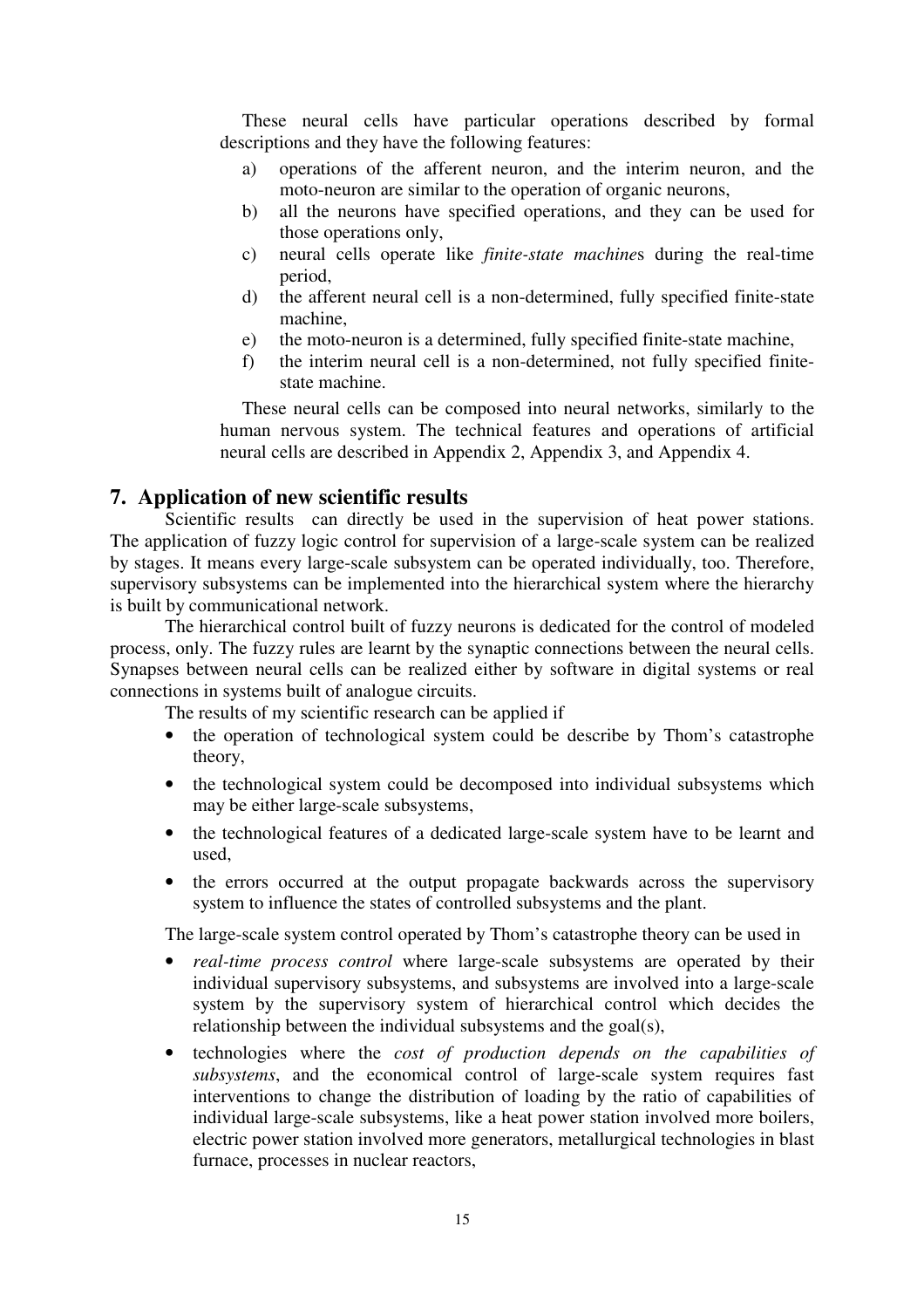- control systems to control *extreme slow or extreme fast processes* like the steam production technology, or the stability control of high-speed aircraft, or operation of nuclear power station,
- *supervisory manager systems where the human ability is not enough to control safety* the processes of large-scale systems, like power stations, blast furnaces, nuclear reactors, airport traffic control.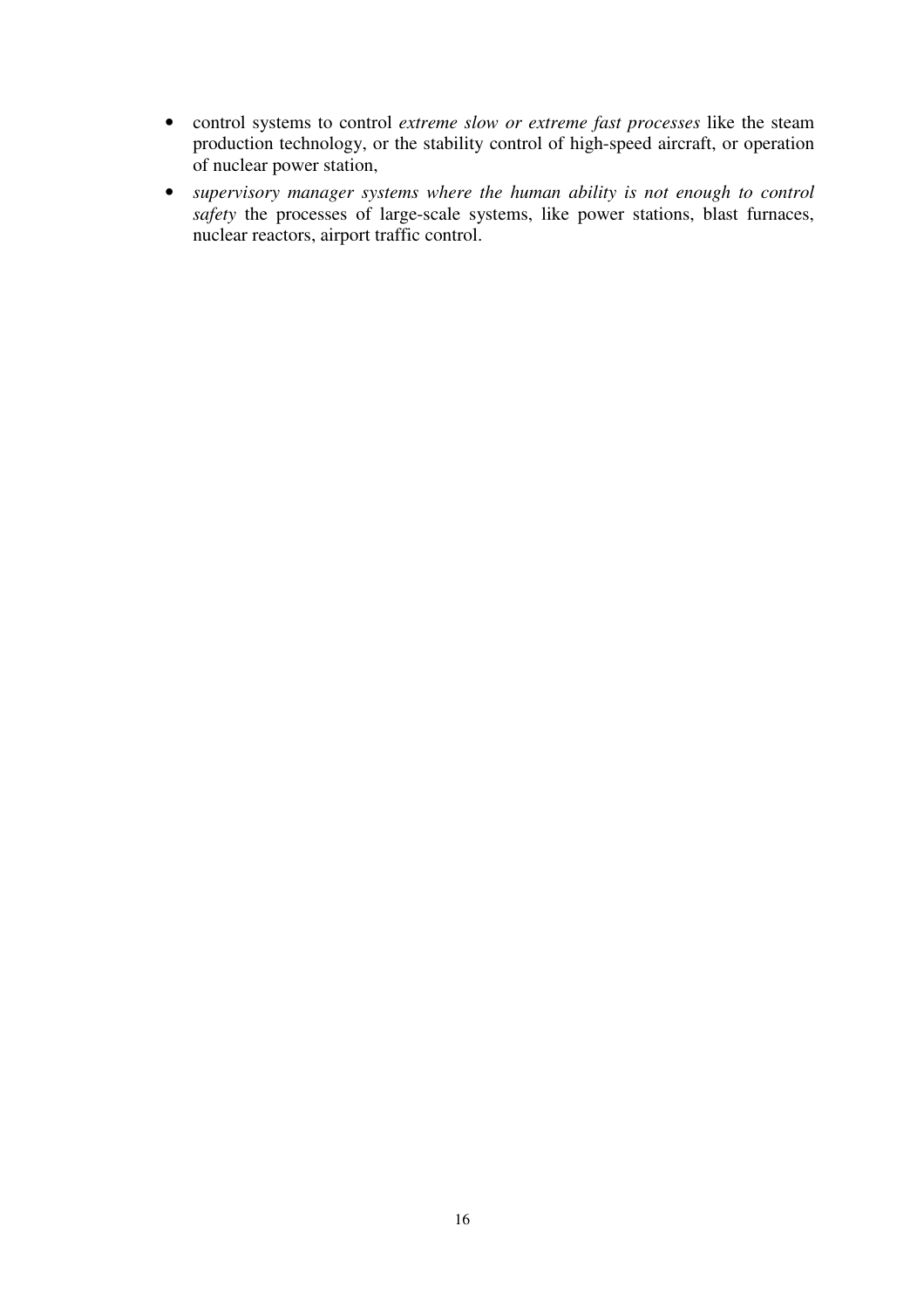### **References related to theses**

- 1. Ormos L. [1986]. "A "zöld" robotok." AUTOMATIZÁLÁS, 1986/8, p. 35-39, PRODINFORM, Budapest, HU ISSN 0733-1620
- 2. Ormos L.[1993]. "Folyamatirányító berendezések multiprogramozása." MTA Szabolcs-Szatmár-Bereg Megyei Tudományos Testülete, Nyíregyháza, ISBN 963 8048 03 4, 62 o.
- 3. Ormos L.[1994] "A CAQ helye a vállalati információs rendszerben."(jegyzet), TÜV Akadémia Hungária, Budapest.
- 4. **Ormos L.**-Tarnay K. [1994]. "Formal Description of Function and Operation of Artificial Intelligence in the Natural Environment." **COMBIO '94** The Computational Modelling in Biosciences Nyíregyháza, Proceedings p.198- 210, ISBN 963 8048 07 7
- 5. Ormos L.[1995]. "A Model of Neuron for Artificial Intelligence Used in the Natural Environment." **COMBIO '95** The Computational Modelling in Biosciences, Kecskemét, Proceedings p. N.3-N.5. , KFKI-1995-14/M-H
- 6. Ormos L.[1996]. " Formal Description as a Tool for the Artificial Intelligence to Learn the Rules of Operation in the Natural Environment." ROBOTICS IN ALPE-ADRIA-DANUBE REGION **RAAD'96,** Budapest, Proceedings p. 553-555, ISBN 963 420 482 1
- 7. Ormos L.[1997]. "Neural pre-processing of data originated from the natural environment." 3<sup>rd</sup> International Symposium on Sensors in Horticulture, Tiberias, Israel, Proceedings, p.59
- 8. Ormos L.<sup>[1999]</sup>. "On-Board Neural Flight Control Network Based on the Model of Human Reflex Course." 12. Magyar Repüléstudományi Napok, Budapest-Nyíregyháza, Kiadvány 59-65. o., ISBN 963 03 7803
- 9. Ormos L.[1999]. "Environment friend fuzzy-control for greenhouse by artificial intelligence based on operation of human nervous system." British-Israeli Workshop on Greenhouse Techniques towards the 3<sup>rd</sup> Millenium, Haifa, Israel
- 10. Ajtonyi I.-**Ormos L**.[2000]. "Artifcial intelligence for real-time control of slow process" TEMPUS INTCOM 2000, Symposium on Intelligent Systems in Control and Measuring, Veszprém, Proceedings p. 117-125.
- 11. Ormos L.[2000]. "FPAD-alapú neurális fuzzy-sejt áramköri kialakítása."(kutatási megbízás, 18 o.; témaszám: FKFP 6990625), Miskolci Egyetem, 2000.
- 12. Ormos L.[2001]. "Formal description as a tool to describe the development and relationship of plants to greenhouse." 4<sup>th</sup> International Symposium on Mathematical Modeling and Simulation in Agriculture and Bio-industries, Haifa, Israel, Proceedings on CD-ROM.
- 13. Ormos L.[2001]. "Longitudinal flight stability control during the sweep-back angel of wing by neural fuzzy-control." Third Avionics Conference-Warmia 2001, Waplewo, Poland, Proceedings p. 95-101, ISSN 0209-2689